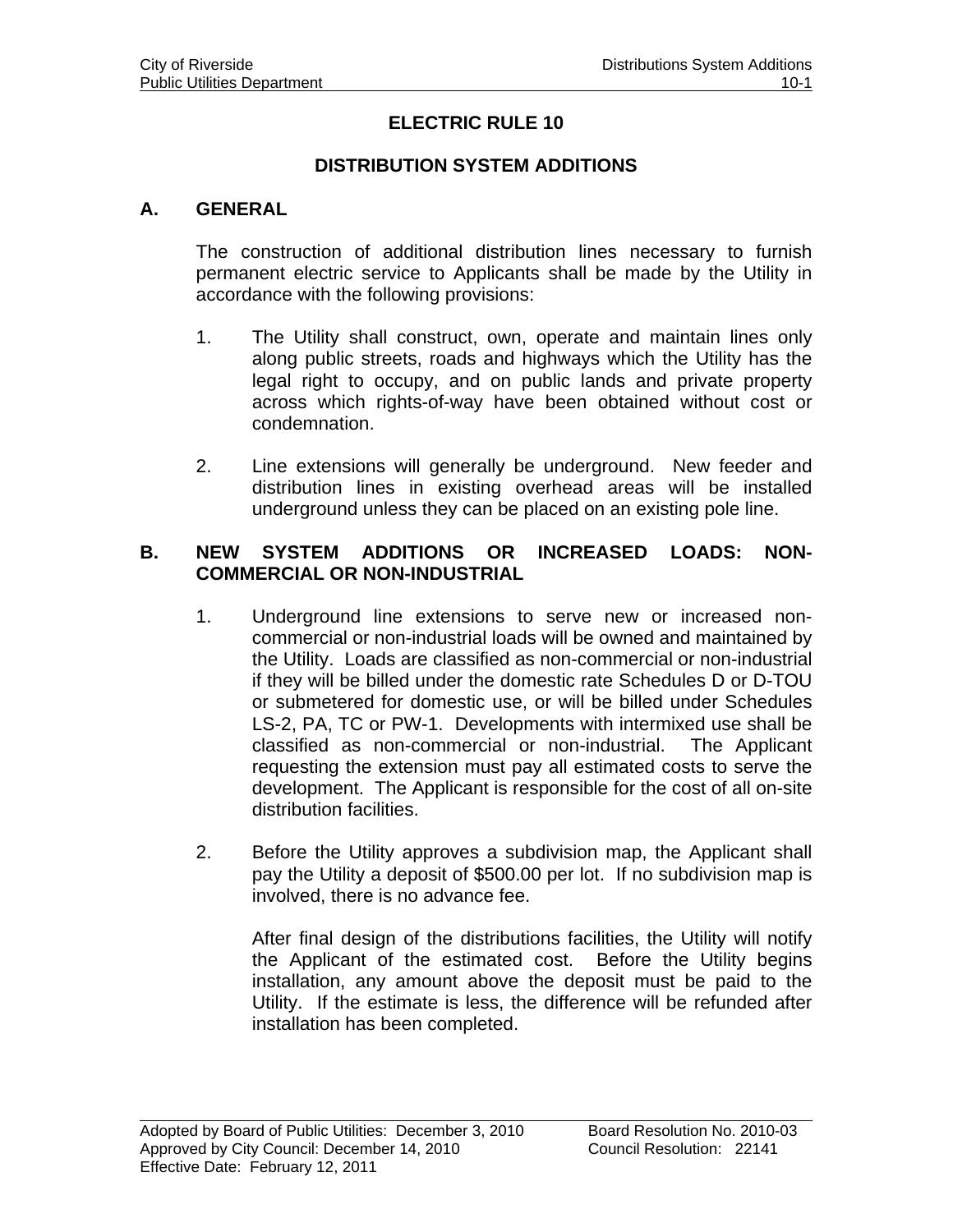3. The Applicant shall be responsible for all trenching, backfilling, furnishing and installing conduits, pull and service boxes, transformer pads and substructures on site, in accordance with specifications of the Utility. The Applicant is responsible to install distribution facilities across Applicant's frontage and may be required to extend these facilities off-site or to install extra facilities for the Utility's benefit. The Applicant will receive a credit for these off-site or extra facilities installed by the Applicant which are not attributable to or reasonably related to the Applicant's development. All credits will be based on Utility's estimate of standard costs and will be applied after the facilities are accepted. All additional Utility electrical facilities attributable to and reasonably related to the development necessary to complete the extension shall be installed by the Utility at Applicant's expense.

 Upon acceptance by the Utility, Applicant will transfer ownership of the facilities to the Utility.

- 4. The Applicant will pay a proportionate share of any existing on-site facilities used to serve the Applicant. The amount to be paid will be based on current cost estimates for similar installations. If temporary facilities must be extended from existing Utility facilities to the site, the Applicant shall pay the full cost.
- 5. The Applicant will pay all costs for electric system expansions, extensions and upgrades to serve electric vehicle supply equipment or electric vehicle charging stations, which connect on-board plugin electric vehicle battery chargers to an electrical power source. Electric Vehicles include, but are not limited to, plug-in electric vehicles, plug-in hybrid electric vehicles, grid enabled vehicles, vehicle-to-grid vehicles, and neighborhood electric vehicles (which are battery operated but are limited in size and speed).
- 6. Services will be installed and maintained as provided in Rule No. 11.

## **C. NEW SYSTEM ADDITIONS OR INCREASED LOADS: COMMERCIAL AND INDUSTRIAL**

- 1. Underground line extensions to serve new or increased commercial and industrial loads will be owned and maintained by the Utility. Loads are classified as commercial or industrial if they will be billed under rate Schedules A, TOU, ED, CS or S.
- 2. The Utility will install least cost standard electrical facilities as determined by the Utility.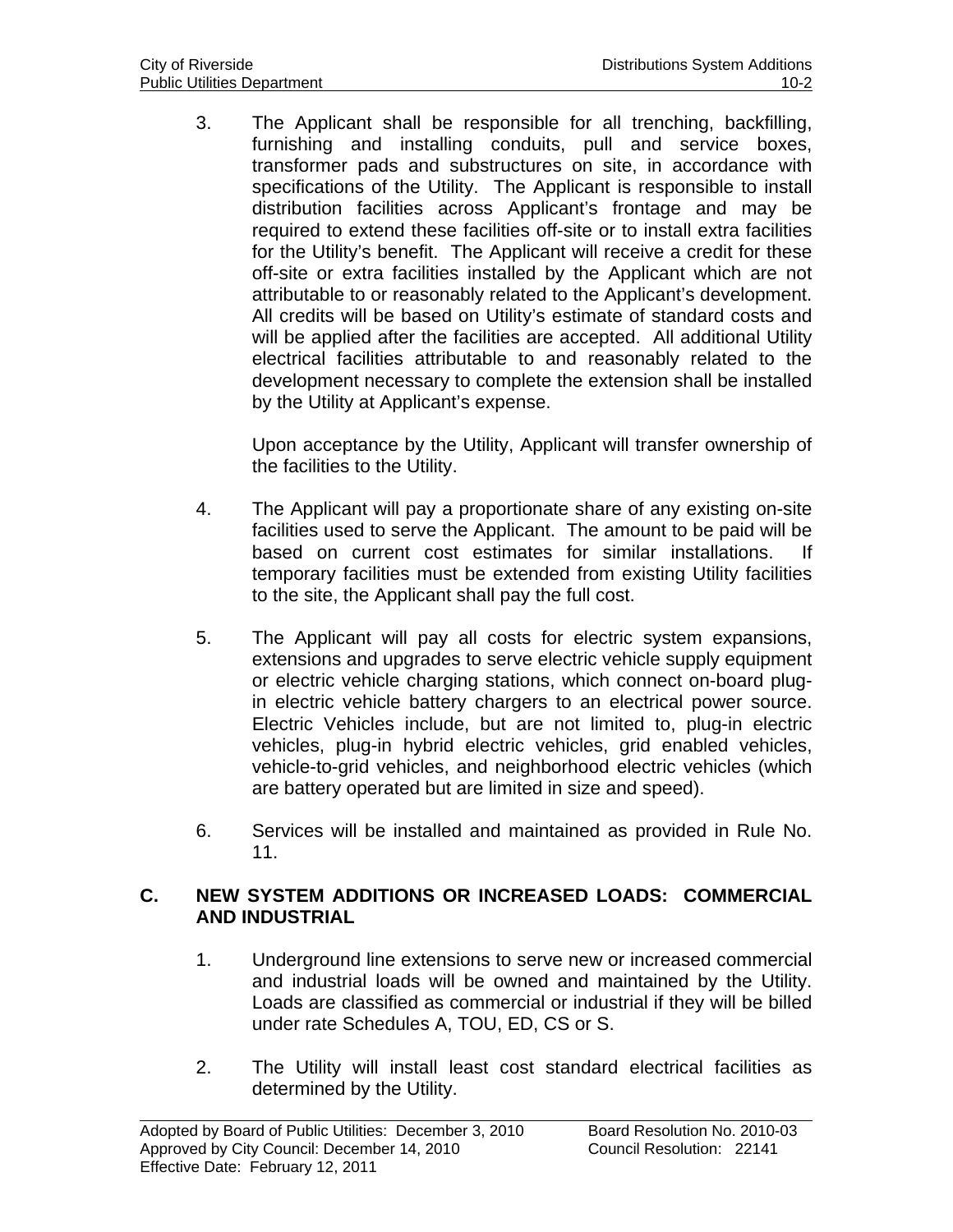After final design of the distribution facilities, the Utility will notify the Applicant of the estimated cost of any extra facilities or special requirements to be done at the Applicant's request. Extraordinary facilities or service provisions will be handled under Rule No. 16, Added Facilities. Before the Utility begins installation, any amount due from the Applicant for the extension shall be paid to the Utility.

3. The Applicant shall be responsible for all trenching, backfilling, furnishing and installing conduits, pull and service boxes, transformer pads and substructures on site, in accordance with specifications of the Utility. The Applicant is responsible to install distribution facilities across Applicant's frontage and may be required to extend these facilities off-site or to install extra facilities for the Utility's benefit. The Applicant will receive a credit for these off-site or extra facilities installed by the Applicant which are not attributable to or reasonably related to Applicant's development. All credits will be based on Utility's estimate of standard costs and will be applied after the facilities are accepted. All additional Utility electrical facilities attributable to and reasonably related to the development necessary to complete the extension shall be installed by the Utility at the Applicant's expense.

 Upon acceptance by the Utility, Applicant will transfer ownership of the facilities to the Utility.

- 4. Services will be installed and maintained as provided in Rule No. 11.
- 5. The Applicant will pay all costs for electric system expansions, extensions and upgrades to serve electric vehicle supply equipment or electric vehicle charging stations, which connect on-board plugin electric vehicle battery chargers to an electrical power source. Electric Vehicles include, but are not limited to, plug-in electric vehicles, plug-in hybrid electric vehicles, grid enabled vehicles, vehicle-to-grid vehicles, and neighborhood electric vehicles (which are battery operated but are limited in size and speed).

# **D. RELOCATION OF ELECTRIC FACILITIES**

1. Where mutually agreed upon by the Utility and a Customer, electric facilities may be relocated, provided the Customer requesting the change pays, in advance, the estimated cost of relocation of the facilities less a used life credit for the existing facilities.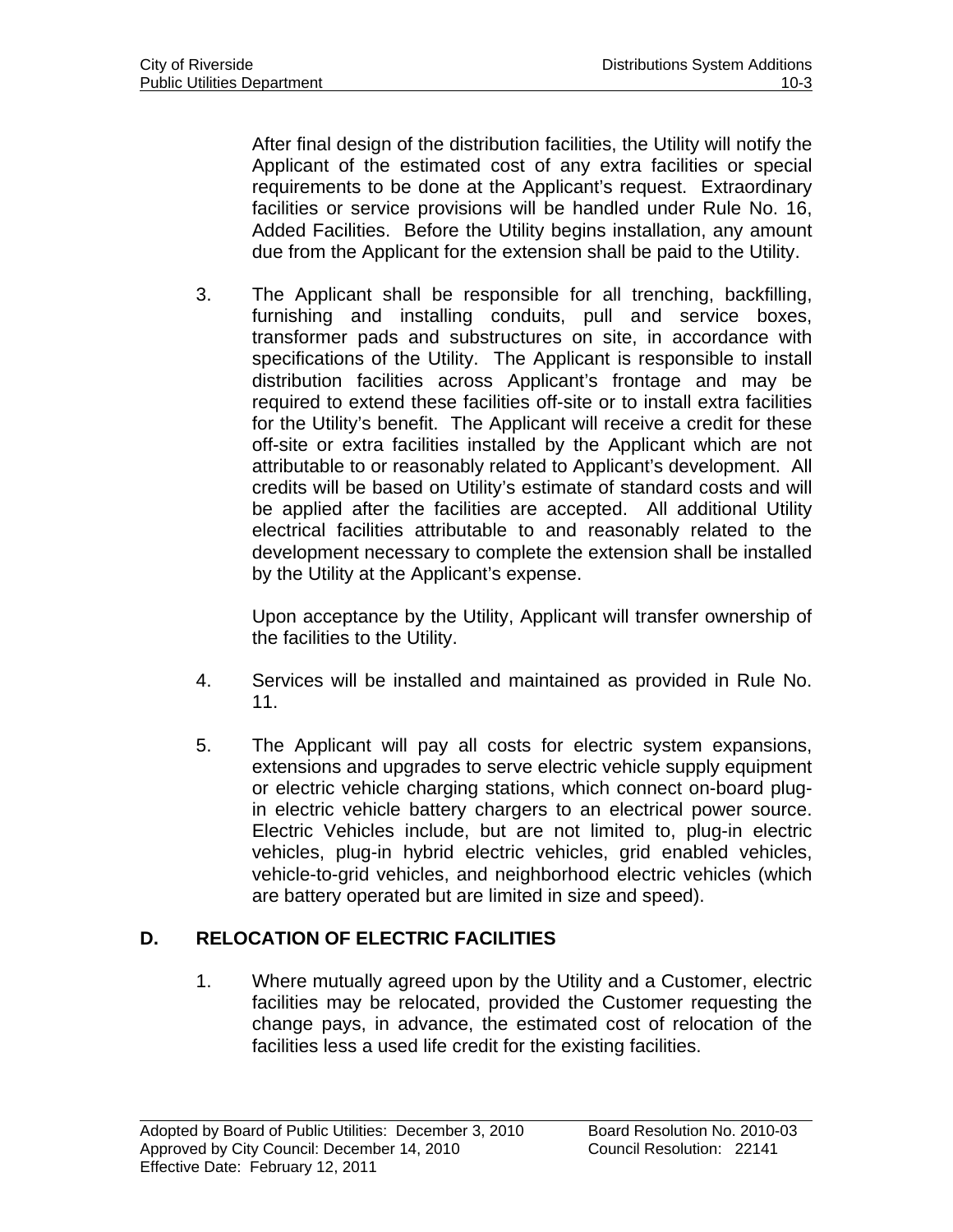2. Costs of relocation of electric facilities necessary to clear for improvements required in conjunction with new land subdivisions, conditional use permits, zoning cases or building permits shall be paid by the developer less a used life credit for the existing facilities.

### **E. REPLACEMENT OF OVERHEAD WITH UNDERGROUND DISTRIBUTION FACILITIES**

- 1. When existing overhead lines need to be relocated due to major road work or other improvement, the lines will be installed underground if the Utility determines that the conversion is desirable, the cost is not more than 2 times the cost of overhead and all other utilities will be placed underground. The person requesting the relocation will pay in advance the estimated cost of relocating the line less a used life credit. The Utility will absorb the additional cost of underground construction. The person requesting the relocation is also responsible to install new street lights if applicable. This does not relieve Applicants of the responsibility to provide ducts and structures and pay all costs for underground distribution for their development including undergrounding the portion of the relocated line that will serve their development as required in Sections B and C, Rule 10.
- 2. If any of the criteria in E.1 above are not met but the Utility and the Applicant mutually agree, overhead distribution facilities may be replaced with underground facilities, provided the Applicant requesting the change pays, in advance, the estimated cost of the underground facilities that exceeds 2 times the cost of overhead less a used life credit for the replaced overhead facilities.

# **F. PRE-INSTALLATION OF DISTRIBUTION FACILITIES**

An Applicant may elect to pre-install Applicant provided underground electrical distribution facilities, in conjunction with other improvements prior to approval by the City of the final tract or parcel map provided, a Line Extension Agreement has been executed, all fees, as required by the Electric Rules, have been paid, and all required easements have been granted. If any subsequent revision to the map requires changes in the fees, improvements or easements, the Applicant must make all changes to the improvements required by the Utility. In addition, prior to approval of the final map by the City, the Applicant must pay any additional fees or charges and provide necessary easements to the Utility.